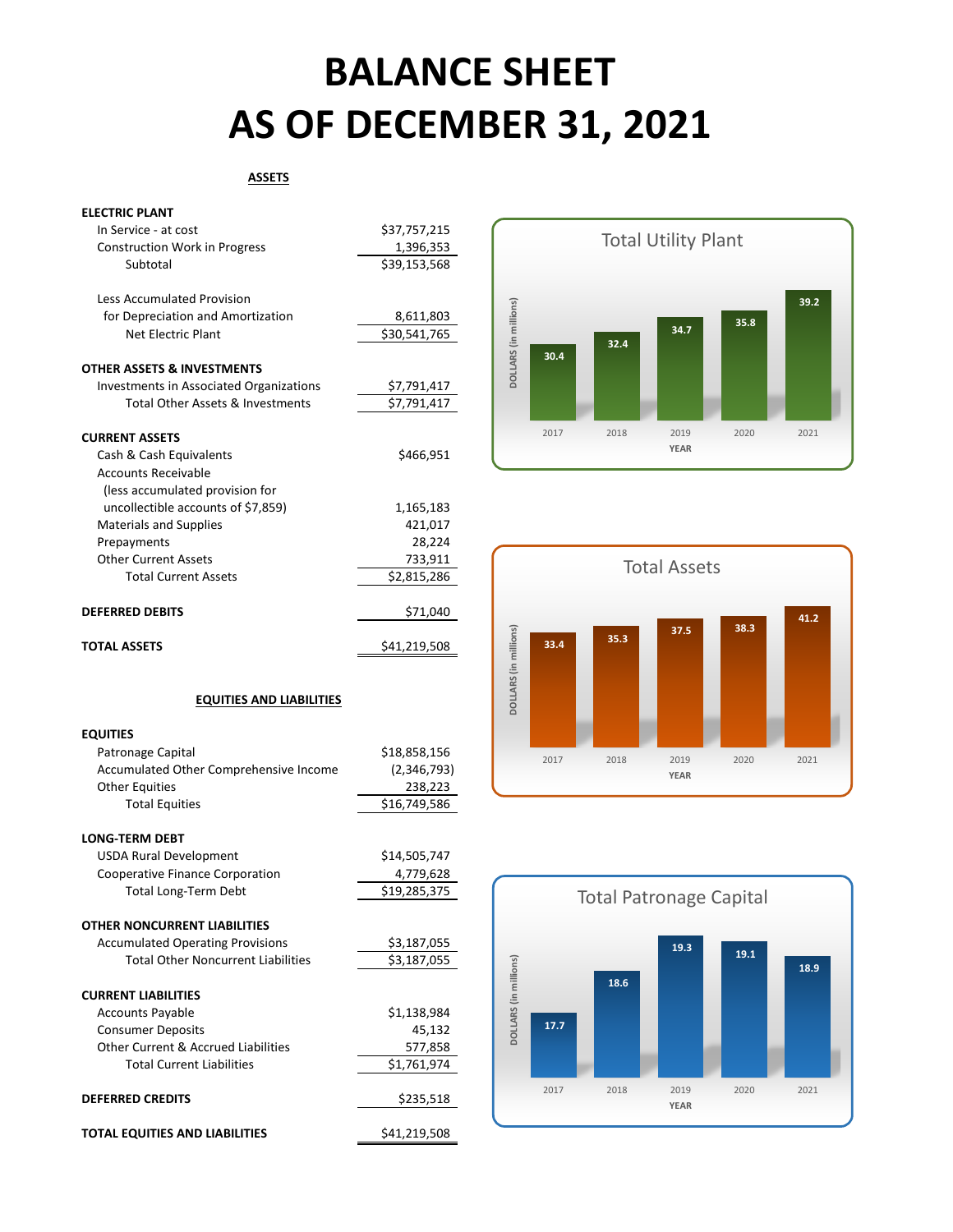## **STATEMENT OF REVENUE FOR THE YEAR ENDED DECEMBER 31, 2021**

| <b>OPERATING REVENUES</b>                         | \$15,979,206 |
|---------------------------------------------------|--------------|
| <b>OPERATING EXPENSES</b>                         |              |
| Cost of Power                                     | \$9,896,801  |
| Distribution - Operation                          | 1,126,047    |
| Distribution - Maintenance                        | 902,740      |
| <b>Customer Accounts Expense</b>                  | 312,339      |
| <b>Customer Service and Informational Expense</b> | 161,801      |
| <b>Administrative and General Expense</b>         | 1,246,207    |
| Depreciation and Amortization                     | 993,895      |
| Taxes                                             | 537,216      |
| <b>Other Deductions</b>                           | 5,981        |
| Interest on Long-Term Debt                        | 518,958      |
| Other Interest Expense                            | 1,208        |
| <b>Total Operating Expenses</b>                   | \$15,703,193 |
| <b>Operating Margins Before Capital Credits</b>   | \$276,013    |
| <b>Buckeye Capital Credits</b>                    | 383,232      |
| <b>Other Capital Credits</b>                      | 42,492       |
| <b>Net Operating Margins</b>                      | \$701,737    |
| <b>NONOPERATING MARGINS</b>                       |              |
| Interest and Dividend Income                      | \$15,722     |
| <b>Other Nonoperating Income</b>                  | 14,484       |
| <b>Total Nonoperating Margins</b>                 | \$30,206     |
| <b>NET MARGINS</b>                                | \$731,943    |

#### **How Your Electric Dollar Was Spent in 2021**